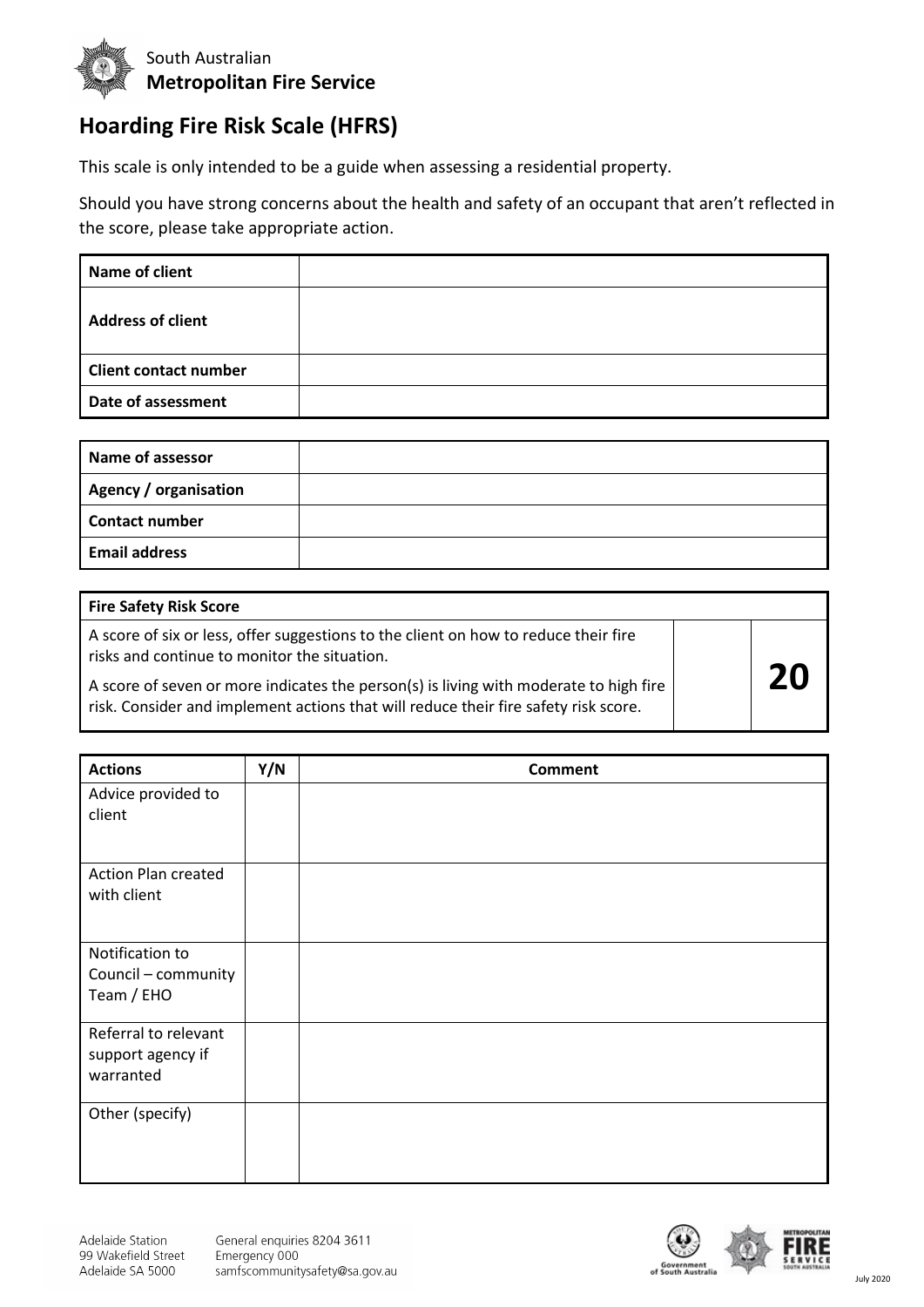

| A            | <b>Early Warning</b>                                                      |                                                                               |                                                                     |                                                                   |  |
|--------------|---------------------------------------------------------------------------|-------------------------------------------------------------------------------|---------------------------------------------------------------------|-------------------------------------------------------------------|--|
|              | 0                                                                         | 1                                                                             | 3                                                                   | 5                                                                 |  |
|              | <b>SMOKE ALARMS</b>                                                       | <b>SMOKE ALARMS</b>                                                           | <b>SMOKE ALARMS</b>                                                 | <b>SMOKE ALARMS</b>                                               |  |
|              | Installed in passageway<br>leading to bedrooms.<br>Less than 10 years old | Installed in passageway<br>leading to bedrooms.<br>Operate correctly when     | Are installed but do not<br>operate correctly when<br>tested.       | No smoke alarms<br>installed in the home.<br>or                   |  |
| <b>Notes</b> | Operate correctly when<br>tested.                                         | tested.<br>Note less than 10 years<br>old, or age unknown.                    | Age unknown.                                                        | Smoke alarms installed<br>but are clearly damaged.                |  |
|              |                                                                           |                                                                               |                                                                     |                                                                   |  |
|              |                                                                           |                                                                               |                                                                     |                                                                   |  |
| B            |                                                                           |                                                                               | <b>Access and Egress - External</b>                                 |                                                                   |  |
|              | 0                                                                         | 1                                                                             | 2                                                                   | 3                                                                 |  |
|              | Unrestricted and safe<br>access from the street to<br>all external doors. | Access to residence<br>partially restricted due to<br>overgrown vegetation or | Access to residence<br>restricted to one external<br>door only.     | Access to residence<br>significantly restricted or<br>impossible. |  |
|              | Unrestricted access to<br>main gas and electricity<br>shut-off.           | stored items.                                                                 | Access to main gas<br>and/or electricity shut-off<br>is restricted. | No access to main gas<br>and electricity shut-off.                |  |
|              |                                                                           |                                                                               |                                                                     |                                                                   |  |
| <b>Notes</b> |                                                                           |                                                                               |                                                                     |                                                                   |  |
|              |                                                                           |                                                                               |                                                                     |                                                                   |  |
| C            |                                                                           |                                                                               | <b>Access and Egress - Doors and Windows</b>                        |                                                                   |  |
|              | 0                                                                         | 1                                                                             | 2                                                                   | 3                                                                 |  |
|              | Clear access to all                                                       | Access to external doors                                                      | Only one external door                                              | Access to all doors                                               |  |
|              | external doors and<br>windows.                                            | partially restricted but<br>possible.                                         | accessible and usable.                                              | severely or totally<br>restricted.                                |  |
|              | All external doors                                                        | Stored items exceed sill                                                      | Stored items exceed sill<br>height of most windows                  | External doors cannot be                                          |  |
|              | open fully.                                                               | height of some windows                                                        | (internal or external).                                             | fully opened.                                                     |  |
|              | No stored items above                                                     | (internal or external).                                                       |                                                                     | Access to most or all                                             |  |
|              | sill height of windows                                                    |                                                                               |                                                                     | windows blocked by                                                |  |
|              | (internal and external).                                                  |                                                                               |                                                                     | stored items                                                      |  |
|              |                                                                           |                                                                               |                                                                     | (internal or external).                                           |  |
| <b>Notes</b> |                                                                           |                                                                               |                                                                     |                                                                   |  |
|              |                                                                           |                                                                               |                                                                     |                                                                   |  |
|              |                                                                           |                                                                               |                                                                     |                                                                   |  |
| D            |                                                                           | Access and Egress - Internal                                                  |                                                                     |                                                                   |  |
|              | 0                                                                         | 1                                                                             | 2                                                                   | 3                                                                 |  |
|              | Unrestricted egress<br>throughout the entire                              | Unrestricted egress<br>along passageways.                                     | Restricted egress along<br>passageways.                             | Severely restricted egress<br>throughout the home.                |  |
|              | home to all doors and<br>windows.                                         | Restricted access into<br>some rooms.                                         | Restricted egress from all<br>bedrooms.                             | Most or all windows<br>inaccessible.                              |  |
|              |                                                                           | Restricted egress from<br>bedrooms.                                           | Stored items in<br>passageways.                                     |                                                                   |  |
| <b>Notes</b> |                                                                           |                                                                               |                                                                     |                                                                   |  |
|              |                                                                           |                                                                               |                                                                     |                                                                   |  |
|              |                                                                           |                                                                               |                                                                     |                                                                   |  |

Adelaide Station 99 Wakefield Street Adelaide SA 5000

General enquiries 8204 3611<br>Emergency 000<br>samfscommunitysafety@sa.gov.au



FIRE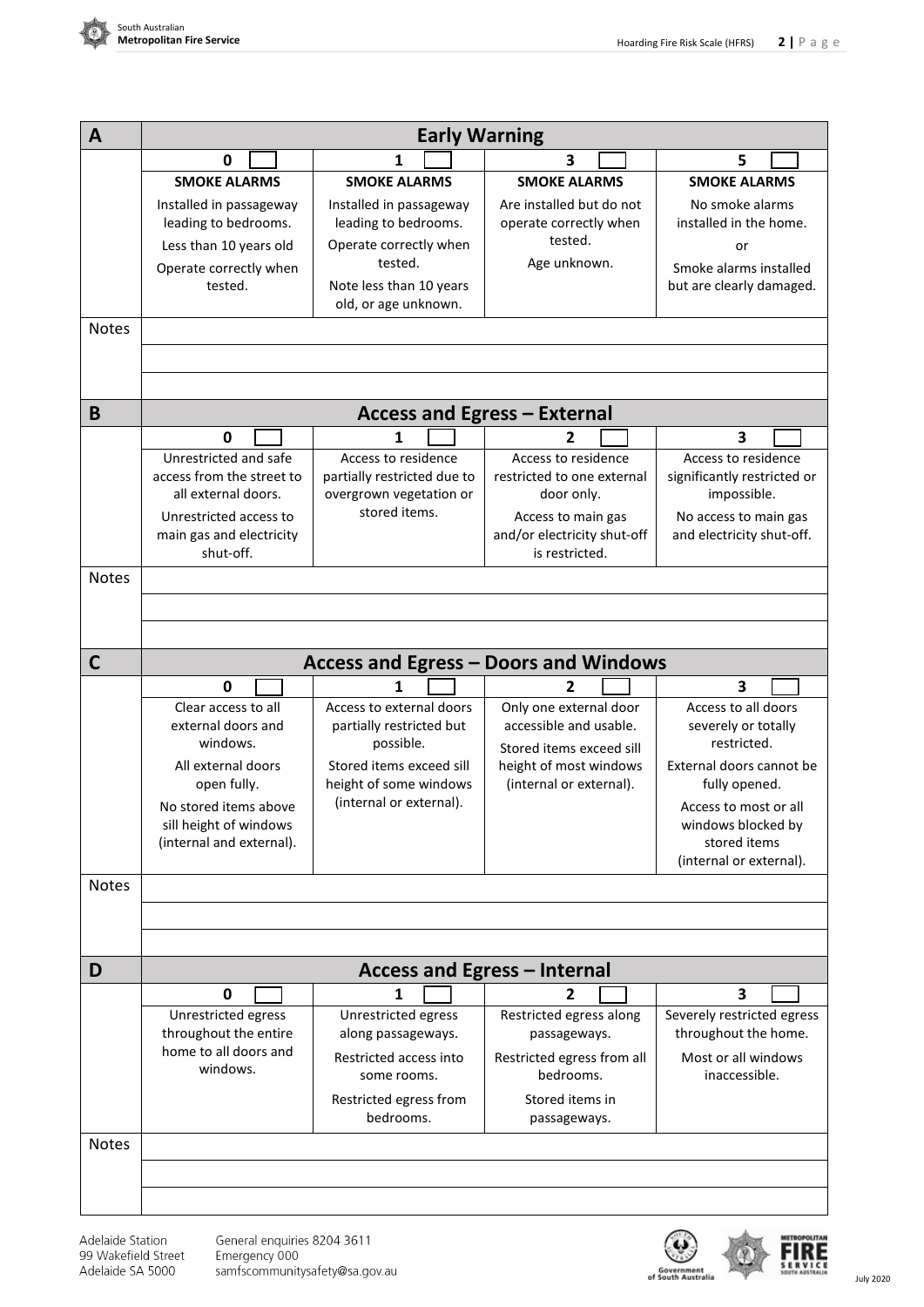

| E            | <b>Ignition Sources</b>                                                                                                                                                                         |                                                                                                            |                                                                                                                                                                                                                                                                               |                                                                                                                                                                                                                                                                                                                                                          |
|--------------|-------------------------------------------------------------------------------------------------------------------------------------------------------------------------------------------------|------------------------------------------------------------------------------------------------------------|-------------------------------------------------------------------------------------------------------------------------------------------------------------------------------------------------------------------------------------------------------------------------------|----------------------------------------------------------------------------------------------------------------------------------------------------------------------------------------------------------------------------------------------------------------------------------------------------------------------------------------------------------|
|              | 0                                                                                                                                                                                               | 1                                                                                                          | $\overline{2}$                                                                                                                                                                                                                                                                | 3                                                                                                                                                                                                                                                                                                                                                        |
|              | Stove top and adjacent<br>benchtops clear of<br>combustible items.<br>One metre clearance<br>around portable heaters.<br><b>Electrical appliances</b><br>appear to be in good<br>working order. | Some combustible items<br>stored close to cooktop.<br>Minimal clearance<br>around heaters /<br>fireplaces. | Moderate amounts of<br>combustible items on<br>cooktop and adjacent<br>benchtops.<br>Candles and/or cigarettes<br>in use.<br>Minimal clearance<br>around heaters /<br>fireplaces.<br>Multiple power-boards in<br>use.<br>Electrical items appear<br>old or in need of repair. | Significant amounts of<br>combustible items on<br>and near cooktop.<br>Candles and/or cigarettes<br>in regular use indoors.<br>Significant amounts of<br>clutter around heaters /<br>fireplaces.<br>Electrical appliances in<br>poor or damaged<br>condition.<br>Multiple power-boards in<br>use or not used safely.<br>Overloading of power<br>outlets. |
| <b>Notes</b> |                                                                                                                                                                                                 |                                                                                                            |                                                                                                                                                                                                                                                                               |                                                                                                                                                                                                                                                                                                                                                          |
|              |                                                                                                                                                                                                 |                                                                                                            |                                                                                                                                                                                                                                                                               |                                                                                                                                                                                                                                                                                                                                                          |
|              |                                                                                                                                                                                                 |                                                                                                            |                                                                                                                                                                                                                                                                               |                                                                                                                                                                                                                                                                                                                                                          |
| F            |                                                                                                                                                                                                 | <b>Fuel Load</b>                                                                                           |                                                                                                                                                                                                                                                                               |                                                                                                                                                                                                                                                                                                                                                          |
|              | 0                                                                                                                                                                                               | 1                                                                                                          | 2                                                                                                                                                                                                                                                                             | 3                                                                                                                                                                                                                                                                                                                                                        |
|              | Low or moderate<br>quantity of stored items.<br>Most rooms usable and                                                                                                                           | Some rooms have large<br>quantity of stored<br>items.                                                      | Most rooms have large<br>quantity of stored<br>items.                                                                                                                                                                                                                         | All rooms contain<br>excessive amount of<br>stored items.                                                                                                                                                                                                                                                                                                |
|              | fit for purpose.<br>Standard levels of<br>furniture.                                                                                                                                            | Some restriction to<br>egress.<br>Some rooms unusable.                                                     | Egress restricted from<br>most rooms.<br>Egress through<br>passageway restricted.                                                                                                                                                                                             | Many rooms inaccessible<br>due to stored items.<br>Many rooms not fit for<br>purpose.<br>Pathways to exits<br>severely restricted.                                                                                                                                                                                                                       |
| <b>Notes</b> |                                                                                                                                                                                                 |                                                                                                            |                                                                                                                                                                                                                                                                               |                                                                                                                                                                                                                                                                                                                                                          |
|              |                                                                                                                                                                                                 |                                                                                                            |                                                                                                                                                                                                                                                                               |                                                                                                                                                                                                                                                                                                                                                          |
|              |                                                                                                                                                                                                 |                                                                                                            |                                                                                                                                                                                                                                                                               |                                                                                                                                                                                                                                                                                                                                                          |

# **Fire Safety Risk Score 20**

### **MFS suggested process for managing the fire safety risks of clients:**

Establish rapport with your client through visits and phone conversations.

Explain to your client the dangers of fire that exist in their home.

If the client doesn't respond to your advice, complete this form and discuss it with your client.

Make an action plan with your client to reduce their fire risk.

If this isn't effective, call the MFS to arrange a combined home visit with yourself and your client.

At the visit, we will have an educational chat with your client.

A Letter of Recommendation will be sent to your client and you will be sent a copy of it.

Make an action plan from our recommendations with your client, to reduce their fire risk.